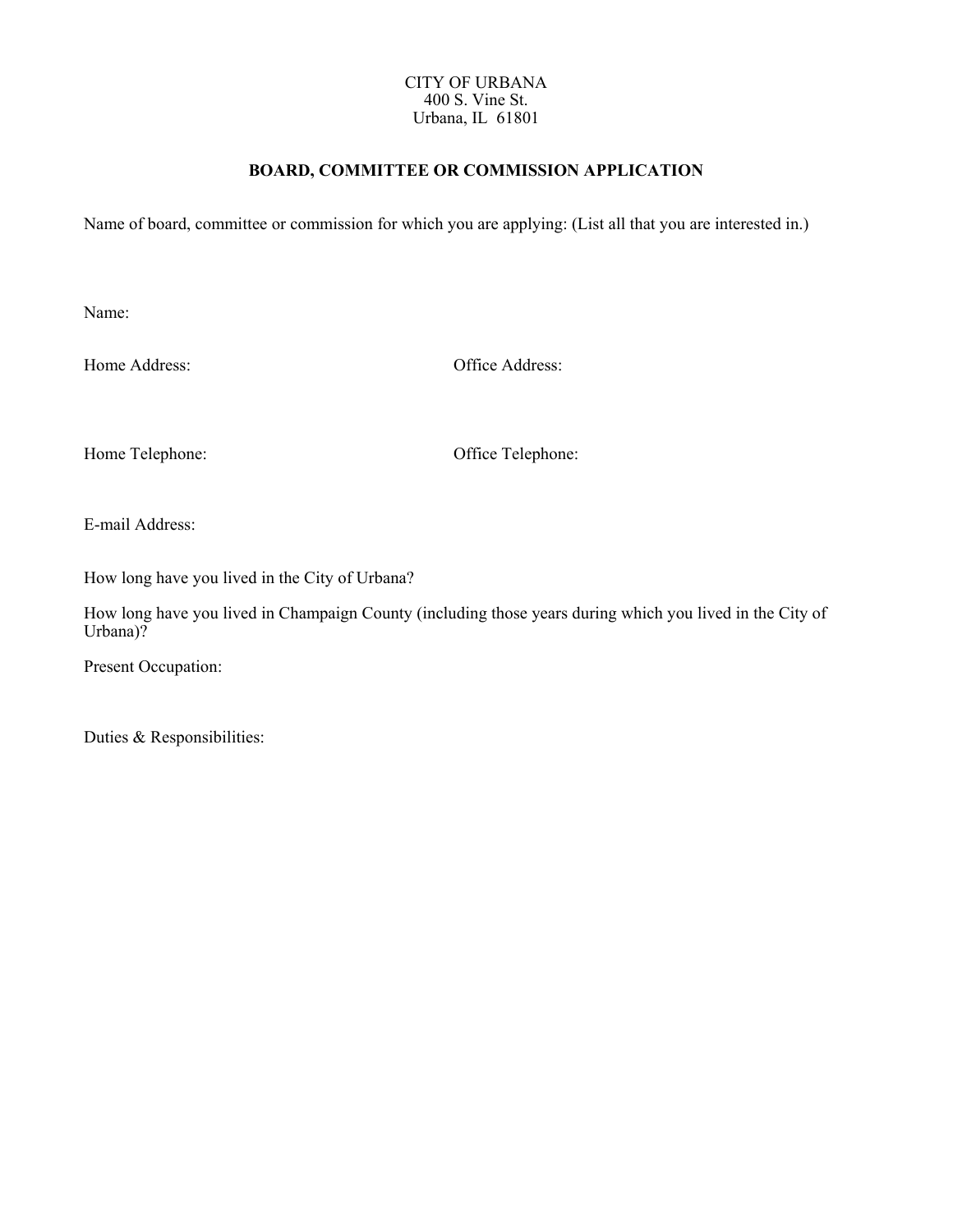List any other personal experiences which are pertinent to service on this board. (This could include education, training, work experience, community involvement, and/or awards/honors; or attach one-page resume.)

# **Conflict of Interest**

Can you think of any relationship or other reason that might possibly constitute a conflict of interest if you are selected to serve on the board, committee or commission for which you are applying? (This question is not meant to disqualify you; it is only intended to provide information.)

### **Availability**

| When would you be available for meetings? Mornings $\Box$ Afternoons $\Box$ Evenings $\Box$ |  |  |  |  |
|---------------------------------------------------------------------------------------------|--|--|--|--|
| $T = 1 - 1$                                                                                 |  |  |  |  |

### **Interest**

Please write a brief statement concerning your interest in this board, committee or commission and your willingness to serve as a member.